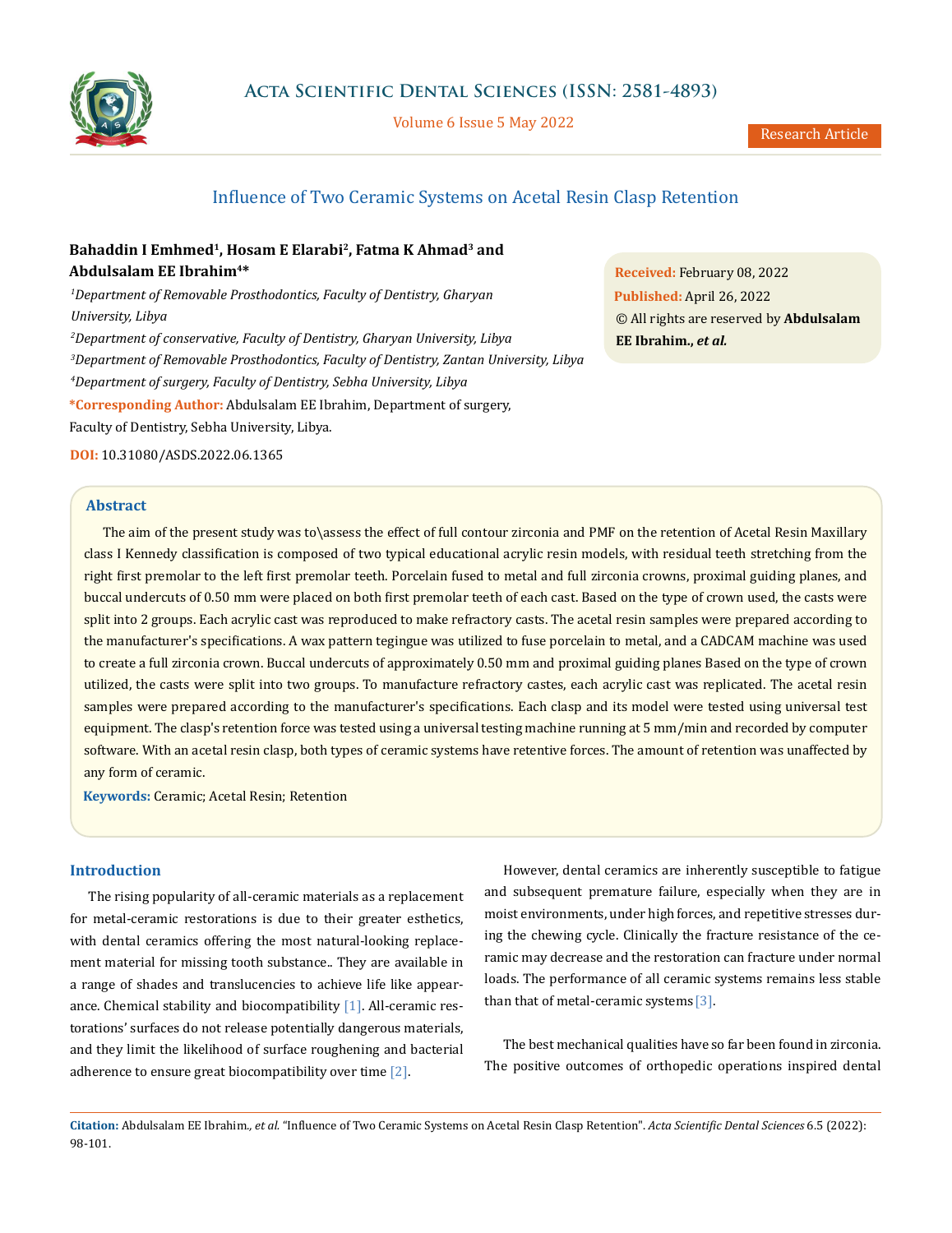professionals to use zirconia as a support material for cosmetic restorations and oral implants However, there were concerns about the correct interaction between the zirconia substrate and the cosmetic veneering porcelain, as well as long-term performance of veneered zirconia crowns and bridges  $[4]$ . As a result of its high flexural strength (1,000+ MPa), tooth color, little wear on opposing teeth, conservative tooth preparation, and potential for long-term clinical durability, newly designed full-contour zirconia crowns have been popular in recent years [5].

### **Materials and Methods**

This *in vitro* study was done on an two standard educational acrylic resin models represents maxillary class I Kennedy classification with remaining teeth extending from right first premolar to left first premolar teeth.

Both first premolar teeth of each cast were prepared to receive porcelain fused to metal and full zirconia crowns, proximal guiding planes, and buccal undercuts at 0.50 mm.

The casts were separated into two groups based on the type of crown employed. Each acrylic cast was duplicated to make refractory castes.

The acetal resin samples were made according to the manufacturer's instructions (Thermoflex Acetal Resin Densply UK). The clasp's wax pattern was flasked with Class IV type plaster in a special aluminum flask (Thermopress flask, bredent GmbH, Germany) (Marble Stone, Pressing Dental San Marino, and Italy). The mold was injected with heated softened acetal resin, which was then cured at 215C0 for 25 minutes with a 4 bar injection pressure. After drying, the samples were deflasked, polished with thermal resin finishing burs (Abraso-Star K 50, Bredent GmbH, Germany) and pumice at low speed, and then buffed with a swans down mop for a fine shine.

The porcelain fused to metal made by wax pattern tegingue, and full zirconia crown made by CADCAM machine.

## **Testing conditions**

A Universal testing machine (Instron® 3345, InstronCo. Ltd, Norwood, MA) was used to test each clasp and its model. This equipment was used to measure the retention of each clasp at pre-test (Baseline) by withdrawing force at a rate of 5 mm/min.

ROBOTA chewing simulator integrated with thermo-cyclic protocol driven on servo-motor (Model ACH-09075DC-T, AD-TECH TECHNOLOGY CO., LTD., GERMANY) was utilized to perform the fatigue test by removal and insertion cycling, as illustrated in figure (2). The machine simulates the placement and removal of a PRDP by allowing the clasp to be placed to its specified terminal position and then removed from the abutment crown. The chewing simulator was used to test the models with crowns. Each clasp specimen was then placed on the appropriate abutment crown and secured to the machine's upper section with a vertical rod. The temperature of the test was kept at ambient temperature (25 2 C).and wet condition. To replicate the fatigue resistance test, clasps were removed and inserted for 360, 730, 1080, 1440, 2116, and 2880 cycles (equivalent to 3,6,9, 12, 18, and 24 months of simulated clinical use of an RPD) [12]. At 360, 730, 1080, 1440, 2116, and 2880 cycles, the clasp's retention force was tested using a Universal testing machine running at 5 mm/min and recorded by computer software (Bluehill, Instron instruments).

#### **Statistical analyses**

The two group were subjected to analysis using one –way ANO-VA and Mann-Whitney testes.

### **Discussion**

Dental ceramics are appreciated as highly esthetic restorative materials with optimal esthetic properties that better simulate the appearance of the natural dentition. Translucence, fluorescence, chemical stability, biocompatibility, high compressive strength, and a coefficient of thermal expansion akin to tooth structure are all desirable characteristics  $[6]$ . One of the most critical elements determining the clinical success of removable partial dentures (RPDs) is adequate retention.

 Many research have looked into how clasp design affects retention force [7,10]. Clasp components are inserted into undercuts on abutment teeth to keep RPDs in place. When a natural undercut cannot be seen with a surveyor, it can be intentionally made using crowns, a class V repair, enamel recontouring (dimpling or changing the height of the contour), or composite resin recontouring.

The conservative partial-coverage porcelain laminate offers an undercut for RPDs that is both aesthetically beautiful and minimally intrusive  $[11-14]$ . Some authors  $[15]$ . used a cast gold crown to fit the RPD clasp, while others [16] fabricated a ceramic-metal crown to fit the RPD direct retainer.

**Citation:** Abdulsalam EE Ibrahim*., et al.* "Influence of Two Ceramic Systems on Acetal Resin Clasp Retention". *Acta Scientific Dental Sciences* 6.5 (2022): 98-101.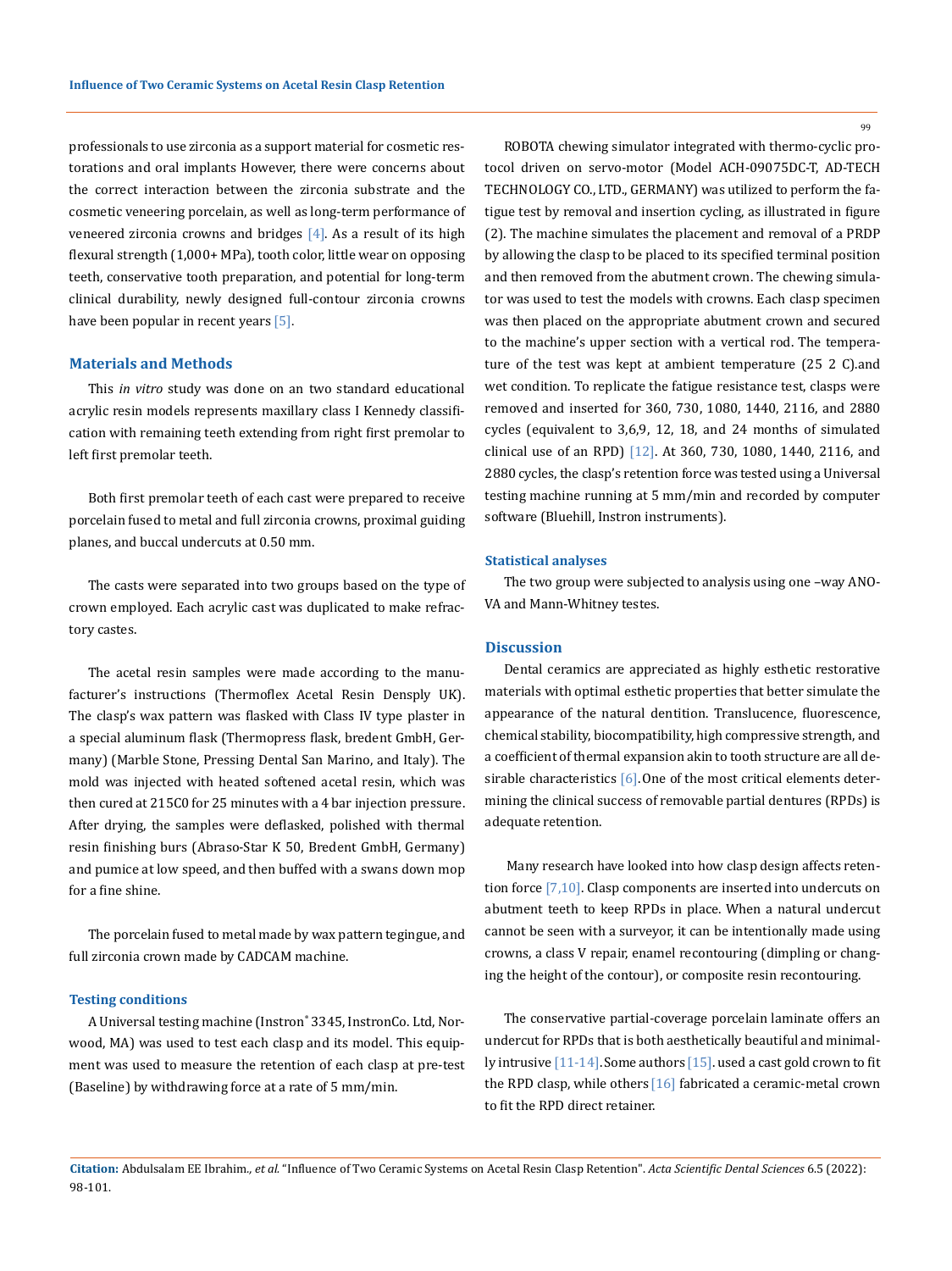|                        | <b>PMF</b>  |      |      |      | <b>Full contour zirconia</b> |      |      |      |
|------------------------|-------------|------|------|------|------------------------------|------|------|------|
| ACETAL<br><b>RESIN</b> | <b>MEAN</b> | SD   | Min  | Max  | Mean                         | Sd   | Min  | Max  |
| ACETAL<br><b>RESIN</b> | 4.15        | 1.35 | 1.44 | 7.30 | 4.17                         | 1.30 | 1.47 | 7.45 |

## **Table:** Retention force results.

Acetal resin is formed by the polymerization of formaldehyde and is a thermoplastic technopolymer with a monomer-free crystalline structure. Which of the following has a high proportional limit and little viscous flow (allowing it to behave elastically over a large enough range to be employed as a clasp construction material)? [17]. Acetal resin also has a lower modulus of elasticity (2.9 to 3.5 kN/mm2) than Cobalt-Chromium alloys (Elastic modulus: 22.43 kN/mm2), permitting it to be used in bigger retentive undercuts [18]. This may be advantageous in clinical situations in which aesthetics and/or periodontal health are priorities [19].

In comparison to traditional Cr-Co alloys, thermoplastic resins have a lower modulus of elasticity, allowing for more flexibility [20]. The gradual deterioration of mechanical properties over repeated loads is a significant factor to consider when selecting materials. Although, clasp fatigue is based on recurrent deflection by repeatedly inserting and removing the prostheses [21].

## **Conclusions**

Within the limitations of this *in vitro* study, the following conclusions can be drawn:

- Both types of ceramic system have retentive forces with acetal resin clasp.
- The amount of retention was unaffected by either form of ceramic.
- Need more study TO detect effect of actal resin clasp on surface of zirconia by time?

## **Bibliography**

- 1. Stapper CF., *et al*[. "Marginal adaptation of three unit fixed par](https://pubmed.ncbi.nlm.nih.gov/15220983/)[tial denture constructed from pressed ceramic systems".](https://pubmed.ncbi.nlm.nih.gov/15220983/) *British Dental Journal* [196 \(2004\): 766-770.](https://pubmed.ncbi.nlm.nih.gov/15220983/)
- 2. [Christensen G. "Longevity versus esthetics".](https://jada.ada.org/article/S0002-8177(14)62429-6/fulltext) *Journal of the [American Dental Association](https://jada.ada.org/article/S0002-8177(14)62429-6/fulltext)* 1014 (2007): 1013-1015.
- 3. [Hondrum SO. "A review of the strength properties of dental](https://pubmed.ncbi.nlm.nih.gov/1403879/)  ceramics". *[Journal of Prosthetic Dentistry](https://pubmed.ncbi.nlm.nih.gov/1403879/)* 67 (1992): 859-862.
- 4. [Sundh A and Sjogren G. "Fracture resistance of all-ceramic zir](https://pubmed.ncbi.nlm.nih.gov/16414111/)[conia bridges with differing phase stabilizers and quality of](https://pubmed.ncbi.nlm.nih.gov/16414111/)  sintering". *Dental Material* [22 \(2006\): 778-784.](https://pubmed.ncbi.nlm.nih.gov/16414111/)
- 5. Quinn JB., *et al*[. "Fractographic analysis and material proper](https://www.ncbi.nlm.nih.gov/pmc/articles/PMC3086638/)[ties of a dental zirconia". Poster presented at: IADR/AADR/](https://www.ncbi.nlm.nih.gov/pmc/articles/PMC3086638/) [CADR 83rd General Session \(2005\).](https://www.ncbi.nlm.nih.gov/pmc/articles/PMC3086638/)
- 6. [Jones DW. "Development of dental ceramics. A historical per](https://pubmed.ncbi.nlm.nih.gov/3908157/)spective". *[Dental Clinics of North America](https://pubmed.ncbi.nlm.nih.gov/3908157/)* 29 (1985): 621-644.
- 7. [Firtell DN. "Effect of clasp design upon retention of removable](https://www.sciencedirect.com/science/article/abs/pii/0022391368902114)  partial dentures". *[Journal of Prosthetic Dentistry](https://www.sciencedirect.com/science/article/abs/pii/0022391368902114)* 20 (1968): [43-52.](https://www.sciencedirect.com/science/article/abs/pii/0022391368902114)
- 8. Bates JF. "Retention of cobalt-chromium partial dentures". *Dental Practice* 14 (1963): 168-171.
- 9. [La Vere AM. "Clasp retention: the effects of five variables".](https://pubmed.ncbi.nlm.nih.gov/8242166/) *Jour[nal of Prosthodontics](https://pubmed.ncbi.nlm.nih.gov/8242166/)* 2 (1993): 126-131.
- 10. [Soo S and Leung T. "Hidden clasps versus C clasps and I bars:](https://pubmed.ncbi.nlm.nih.gov/8725837/)  a comparison of retention". *[Journal of Prosthetic Dentistry](https://pubmed.ncbi.nlm.nih.gov/8725837/)* 75 [\(1996\): 622-625.](https://pubmed.ncbi.nlm.nih.gov/8725837/)
- 11. Dixon DL., *et al*[. "Use of a partial-coverage porcelain laminate](https://pubmed.ncbi.nlm.nih.gov/2404108/)  to enhance clasp retention". *[Journal of Prosthetic Dentistry](https://pubmed.ncbi.nlm.nih.gov/2404108/)* 63 [\(1990\): 55-58.](https://pubmed.ncbi.nlm.nih.gov/2404108/)
- 12. Dixon DL., *et al*[. "Wear of I-bar clasps and porcelain laminate](https://pubmed.ncbi.nlm.nih.gov/1520440/)  restorations". *[The International Journal of Prosthodontics](https://pubmed.ncbi.nlm.nih.gov/1520440/)* 5 [\(1992\): 28-33.](https://pubmed.ncbi.nlm.nih.gov/1520440/)
- 13. Elledge DA., *et al*[. "A provisional restoration technique for](https://pubmed.ncbi.nlm.nih.gov/2668507/)  Laminate veneer preparations". *[Journal of Prosthetic Dentistry](https://pubmed.ncbi.nlm.nih.gov/2668507/)*  [62 \(1989\): 139-142.](https://pubmed.ncbi.nlm.nih.gov/2668507/)
- 14. Tietge JD., *et al*[. "The effect of polishing porcelain laminates on](https://pubmed.ncbi.nlm.nih.gov/1307011/)  induced I-Bar wear". *[The International Journal of Prosthodon](https://pubmed.ncbi.nlm.nih.gov/1307011/)tics* [5 \(1992\): 523-526.](https://pubmed.ncbi.nlm.nih.gov/1307011/)

100